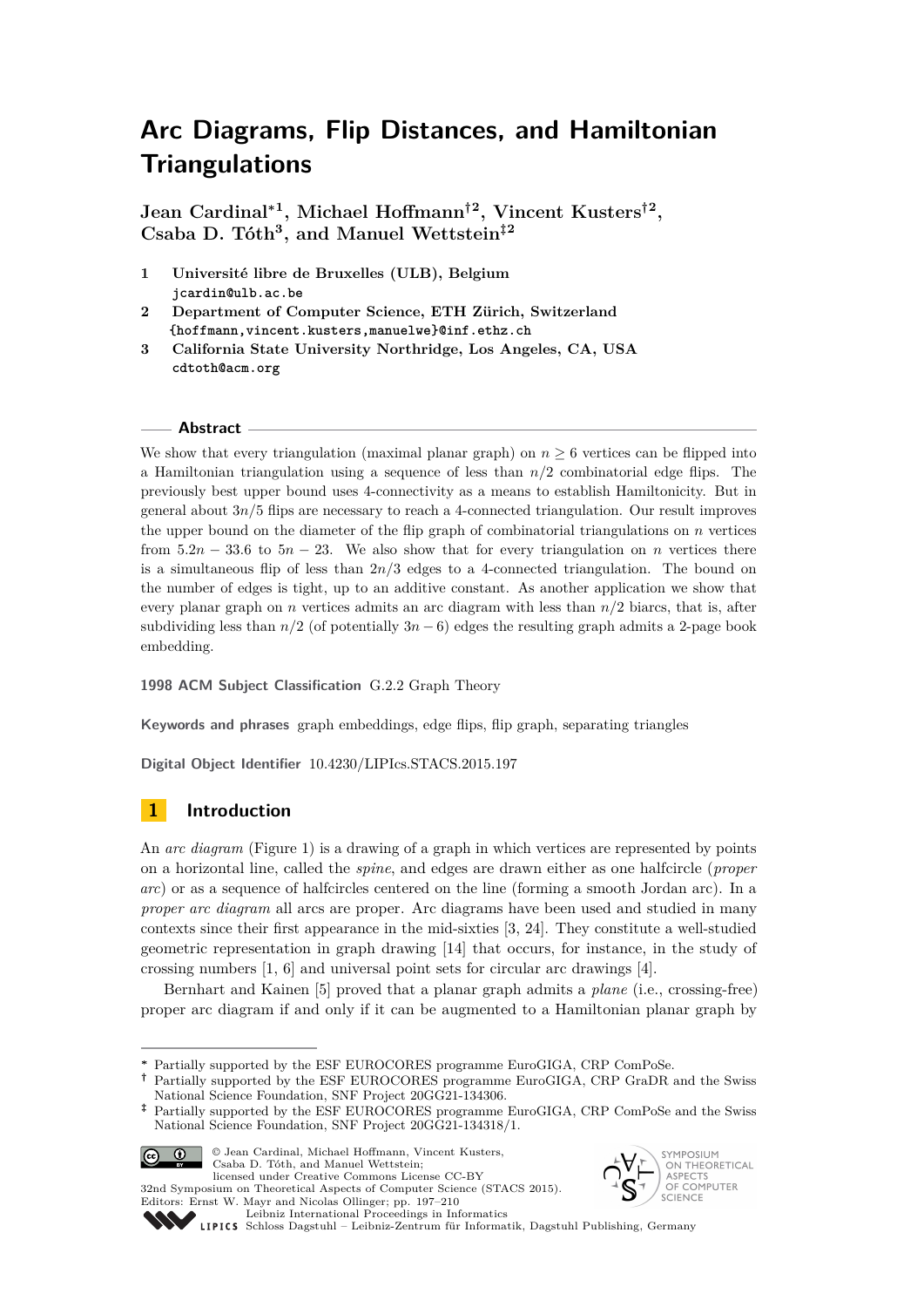<span id="page-1-0"></span>

**Figure 1** A plane straight-line drawing (a), an arc diagram (b) and a proper arc-diagram (c) of the same graph.

adding new edges. Such planar graphs are also called *subhamiltonian*, and they are NP-hard to recognize [\[26\]](#page-13-1). A Hamiltonian cycle in the augmented graph directly yields a feasible order for the vertices on the spine. Every planar graph can be subdivided into a subhamiltonian graph with at most one subdivision vertex per edge [\[22\]](#page-12-5). Consequently, every planar graph admits a plane *biarc diagram* in which each edge is either a proper arc or the union of two halfcircles (a *biarc*); one above and one below the spine. Di Giacomo et al. [\[15\]](#page-12-6) showed that every planar graph even admits a *monotone* biarc diagram in which every biarc is *x*-monotone—such an embedding is also called a *2-page topological book embedding*. See [\[14\]](#page-12-1) for various other applications of subhamiltonian subdivisions of planar graphs.

Eppstein [\[13\]](#page-12-7) said: "Arc diagrams (with one arc per edge) are very usable and practical but can only handle a subset of planar graphs." Using biarcs allows to represent all planar graphs, but adds to the complexity of the drawing. Hence it is a natural question to ask: How close can we get to a proper arc diagram, while still being able to represent all planar graphs? A natural measure of complexity is the number of biarcs used.

Previous methods for subdividing an *n*-vertex planar graph into a subhamiltonian graph use at most one subdivision per edge [\[14,](#page-12-1) [15,](#page-12-6) [19,](#page-12-8) [22\]](#page-12-5), consequently the number of biarcs in an arc diagram is bounded by the number of edges. Our main goal in this paper is to tighten the upper and lower bound on the minimum number of biarcs in an arc diagram (or, alternatively, the number of subdivision vertices in a subhamiltonian subdivision) of a planar graph with *n* vertices. Minimizing the number of biarcs is clearly NP-hard, since the number of biarcs is zero if and only if the graph is subhamiltonian.

**Our results.** We show that the number of biarcs can be bounded by *n*, even when they are restricted to be monotone. Although previous methods can be shown to yield less than the trivial  $3n - 6$  biarcs [\[19\]](#page-12-8), or ensure monotonicity [\[15\]](#page-12-6), we give the first proof that both properties can be guaranteed simultaneously. The algorithm is similar to the canonical ordering-based method of Di Giacomo et al. [\[15\]](#page-12-6).

<span id="page-1-1"></span>**► Theorem 1.** *Every planar graph on*  $n \geq 4$  *vertices admits an arc diagram using at most n* − 4 *biarcs, all of which are monotone.*

For arbitrary (not necessarily monotone) biarcs we achieve better bounds. Our main tool is relating subhamiltonian planar graphs to edge flips in triangulations. A *flip* in a triangulation involves switching the diagonal of a quadrilateral made of two adjacent facial triangles. We consider *combinatorial* flips, which can be regarded as an operation on an abstract graph. The *flip graph* induced by flips on the set of all triangulations on *n* vertices, and the corresponding *flip distance* between two triangulations, have been the topic of extensive research [\[9,](#page-12-9) [11\]](#page-12-10). For instance, the flip diameter restricted to the interior of a convex polygon is equivalent to rotation distance of binary trees [\[25,](#page-12-11) [23\]](#page-12-12).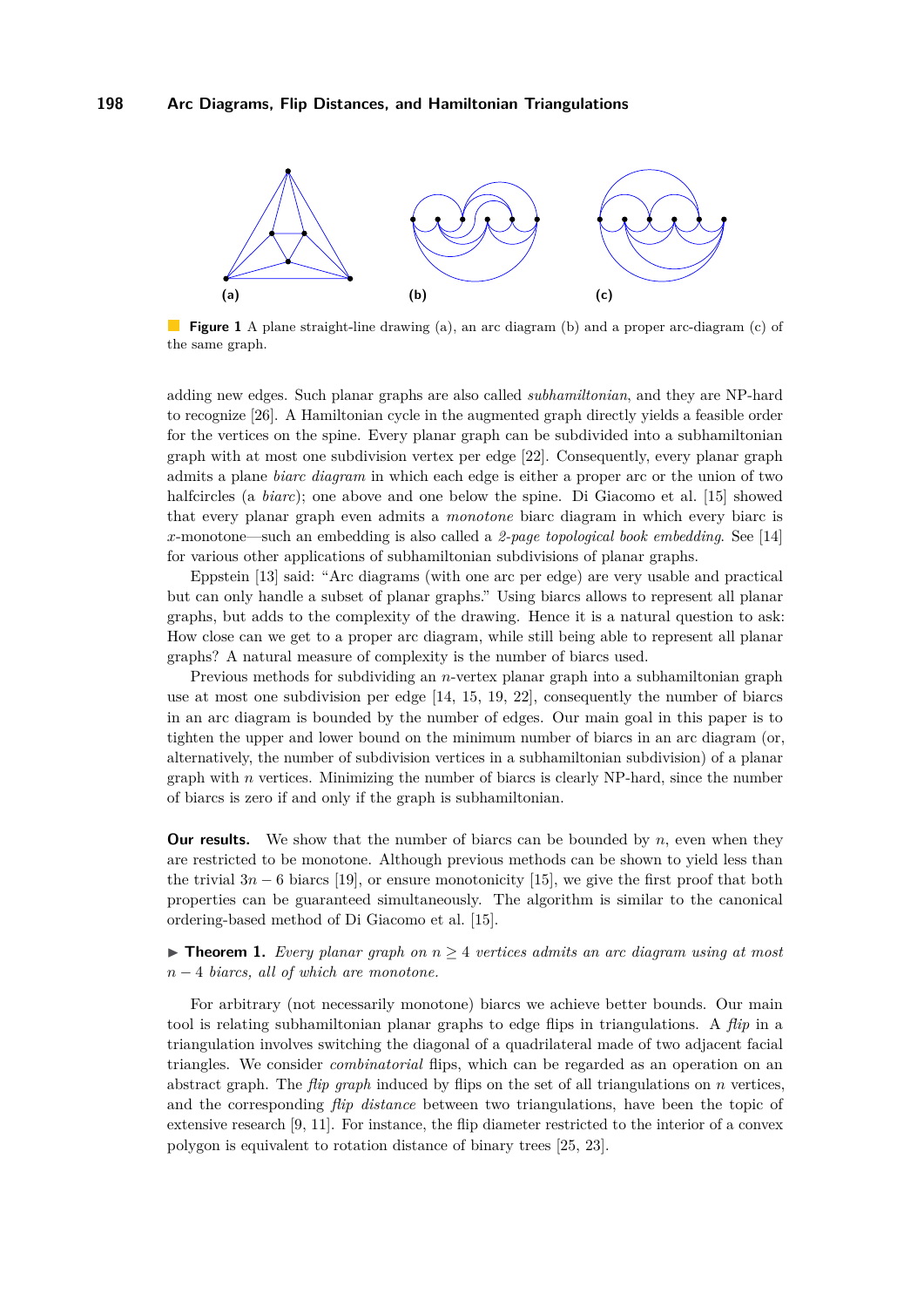We prove that in every triangulation there exists a set of less than 2*n/*3 edges that can be flipped *simultaneously* so that the resulting triangulation is 4-connected, and that this bound is tight up to an additive constant (Section [4\)](#page-4-0). Since by Tutte's Theorem every 4-connected planar graph is Hamiltonian, we can transform every planar graph into a subhamiltonian graph by subdividing at most  $2n/3$  edges. The fact that a single simultaneous flip can make a triangulation 4-connected has already been established by Bose et al. [\[8\]](#page-12-13). However, they do not give any bound on the number of flipped edges.

<span id="page-2-1"></span>**► Theorem 2.** *Every maximal planar graph on*  $n \geq 6$  *vertices can be transformed into a* 4*-connected maximal planar graph using a simultaneous flip of at most*  $|(2n - 7)/3|$  *edges.* 

▶ **Theorem 3.** For every  $i \in \mathbb{N}$ , there is a maximal planar graph  $G_i$  on  $n_i = 3i + 4$  vertices *such that no simultaneous flip of less than*  $(2n_i - 8)/3 = 2i$  *edges results in a* 4*-connected graph.*

Finally, we prove an upper bound on the flip distance of a planar triangulation to Hamiltonicity, that is, on the worst-case number of successive flips required to reach a Hamiltonian triangulation (Section [5\)](#page-5-0). Given the hardness of determining whether a given planar graph is Hamiltonian, we should not expect a nice characterization of (non-)Hamiltonicity. Hence, in the context of planar graphs, 4-connectivity is often used as a substitute because by Tutte's Theorem it is a sufficient condition for Hamiltonicity. Bose et al. [\[10\]](#page-12-14) gave a tight bound (up to an additive constant) of  $3n/5$  flips to transform a given triangulation on *n* vertices into a 4-connected triangulation. We show that fewer flips are sufficient to guarantee Hamiltonicity. Obviously, the target triangulation is not 4-connected in general, which means it possibly contains separating triangles.

<span id="page-2-0"></span>**Findment 4.** Every maximal planar graph on  $n \geq 6$  vertices can be transformed into a *Hamiltonian maximal planar graph using a sequence of at most*  $|(n-3)/2|$  *edge flips.* 

In this case we do not have a matching lower bound. The best lower bound we know can be obtained using *Kleetopes* [\[16\]](#page-12-15). These are convex polytopes that are generated from another convex polytope by replacing every face by a small pyramid. In the language of planar graphs, we start from a 3-connected planar graph and for every face add a new vertex that is connected to all vertices on the boundary of the face. If the graph we start from has enough faces, then the added vertices form a large independent set so that the resulting graph is not Hamiltonian. Aichholzer et al. [\[2\]](#page-11-2) describe such a construction explicitly in the context of flipping a triangulation to a Hamiltonian triangulation, but state the asymptotics only. A precise counting reveals the following figures.

■ **Theorem 5.** For every  $i \in \mathbb{N}$ , there is a maximal planar graph  $G_i$  on  $n_i = 3i + 8$  vertices *such that no sequence of less than*  $(n_i - 8)/3 = i$  *edge flips produces a Hamiltonian graph* and no set of less than  $(n_i - 8)/3 = i$  subdivision vertices produces a subhamiltonian graph.

Our proof for Theorem [4](#page-2-0) is constructive, and each flip in the sequence involves an edge of the initial graph *G* and is incident to a separating triangle of *G*. Some of these edges may be incident to a common facial triangle, so they cannot always be flipped simultaneously. However, we show that if we *subdivide* each of these edges (instead of successively flipping them), we obtain a subhamiltonian graph. Combined with the characterization of Bernhart and Kainen [\[5\]](#page-12-4), this yields a new bound on the number of biarcs.

<span id="page-2-2"></span>**► Corollary 6.** *Every planar graph on*  $n ≥ 6$  *vertices admits a biarc diagram with at most*  $|(n-3)/2|$  *biarcs.*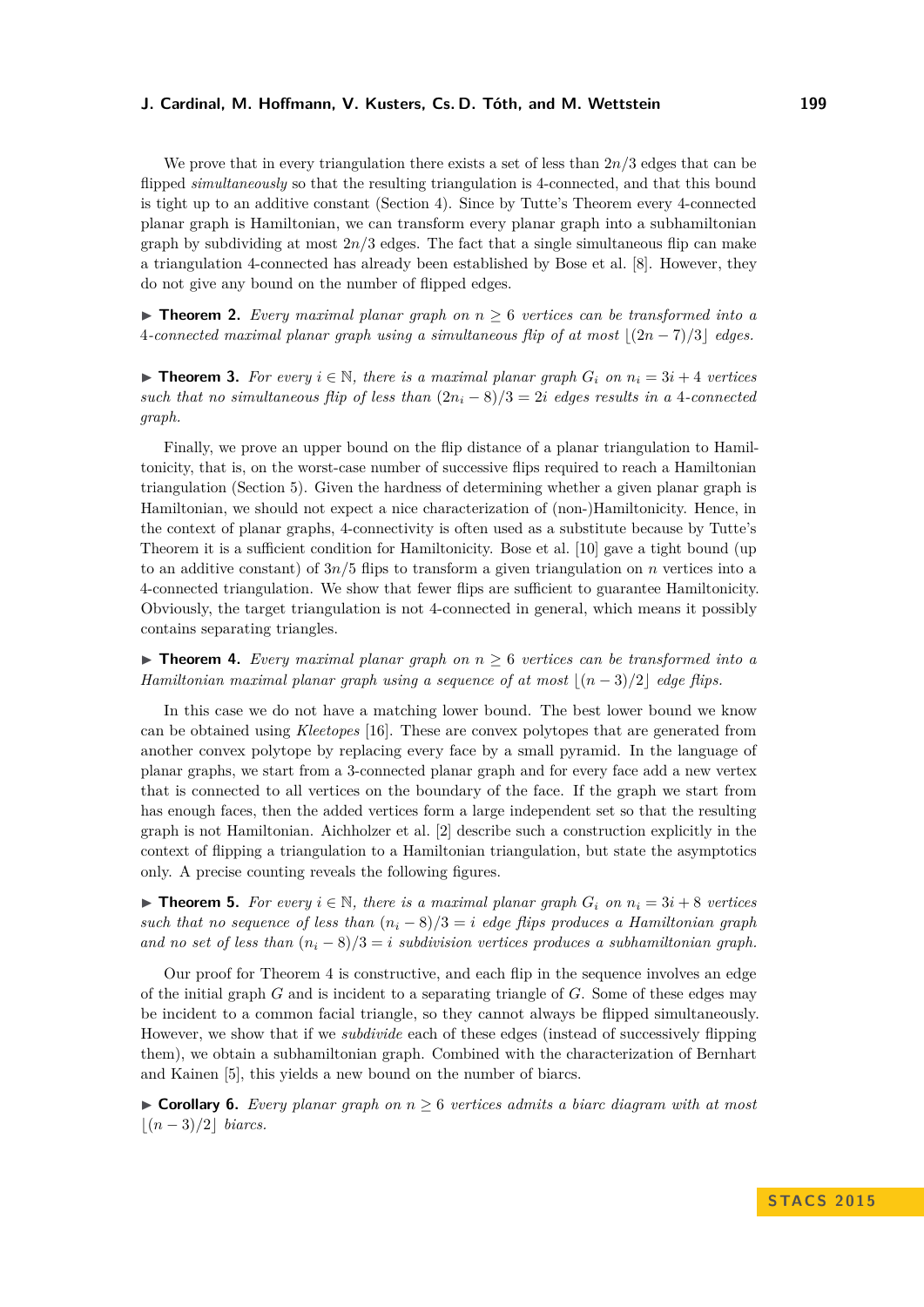As another corollary of Theorem [4,](#page-2-0) we establish a new upper bound on the diameter of the flip graph of all triangulations on *n* vertices, improving on the previous best bound of 5*.*2*n*−33*.*6 by Bose et al. [\[10\]](#page-12-14). Mori et al. [\[21\]](#page-12-16) showed that any two Hamiltonian triangulations on *n* vertices can be transformed into each other by at most max{4*n*−20*,* 0} flips. Combined with Theorem [4,](#page-2-0) this implies the following.

▶ **Corollary 7.** *Every two triangulations on*  $n ≥ 6$  *vertices can be transformed into each other using at most* 5*n* − 23 *edge flips.*

Due to space constraints, many proofs have to be omitted.

## **2 Notation**

A *drawing* of a graph  $G$  in  $\mathbb{R}^2$  maps the vertices into distinct points in the plane and maps each edge to a Jordan arc between (the images of) the two vertices that is disjoint from (the image of) any other vertices. To avoid notational clutter it is common to identify vertices and edges with their geometric representation. A drawing is called *plane* (or an *embedding*) if no two edges intersect except at a possible common endpoint. Only planar graphs admit plane drawings, but not every drawing of a planar graph is plane. A *maximal planar* graph on *n* vertices is is a planar graph with 3*n* − 6 edges. In this paper the term *triangulation* is used as a synonym for maximal planar graph.<sup>[1](#page-3-0)</sup>

In a plane drawing of a triangulation *G*, every face (including the outer face) is bounded by three edges. Hence, every triangulation with  $n \geq 4$  vertices is 3-connected [\[12\]](#page-12-17)[Lemma 4.4.5]. Every 3-connected planar graph has a topologically unique plane drawing, apart from the choice of the outer face. Specifically, the facial triangles are precisely the nonseparating chordless cycles of *G* in every plane drawing [\[12\]](#page-12-17)[Proposition 4.2.7]. Consequently, *G* has a well-defined dual graph *G*<sup>∗</sup> (independent of the drawing): the vertices of *G*<sup>∗</sup> correspond to the faces of  $G$ , and two vertices of  $G^*$  are adjacent if and only if the corresponding faces share an edge. A triangle of *G* that is not facial is called a *separating* triangle and its removal disconnects the graph.

A graph is *Hamiltonian* if it contains a cycle through all vertices. By a famous theorem of Tutte, all 4-connected planar graphs are Hamiltonian. For triangulations, 4-connectivity is equivalent to the absence of separating triangles. A vertex or an edge is *incident* to a triangle *T* in a graph if it is a vertex or edge of *T*.

A triangulation *G* can be partitioned into a 4*-block tree* B. Each vertex of B is either a maximal 4-connected component of *G* or a subgraph of *G* that is isomorphic to *K*4. Two vertices of  $\beta$  are adjacent if they share a separating triangle of  $G$ . The 4-block tree is similar to the standard block-tree for 2-connected components, but the generalization of the notion "component" to higher connectivity is not straightforward in general. For a triangulation, however, the 4-block tree is well-defined and can be computed in linear time and space [\[18\]](#page-12-18).

**Flips.** Consider an edge *ab* of a triangulation *G* and let *abc* and *adb* denote the two incident facial triangles. The *flip* of *ab* replaces the edge *ab* by the edge *cd*. If this operation produces a triangulation (i.e., if the edge *cd* is not already present in *G*), we call *ab flippable*[2](#page-3-1) .

<span id="page-3-0"></span><sup>1</sup> In contrast, a maximal plane *straight-line* drawing may have fewer edges, depending on the number of points on the convex hull.

<span id="page-3-1"></span><sup>2</sup> We consider *combinatorial flips*, as opposed to *geometric flips* defined for straight-line plane drawings, where an edge is flippable if and only if the quadrilateral formed by the two incident facial triangles is convex.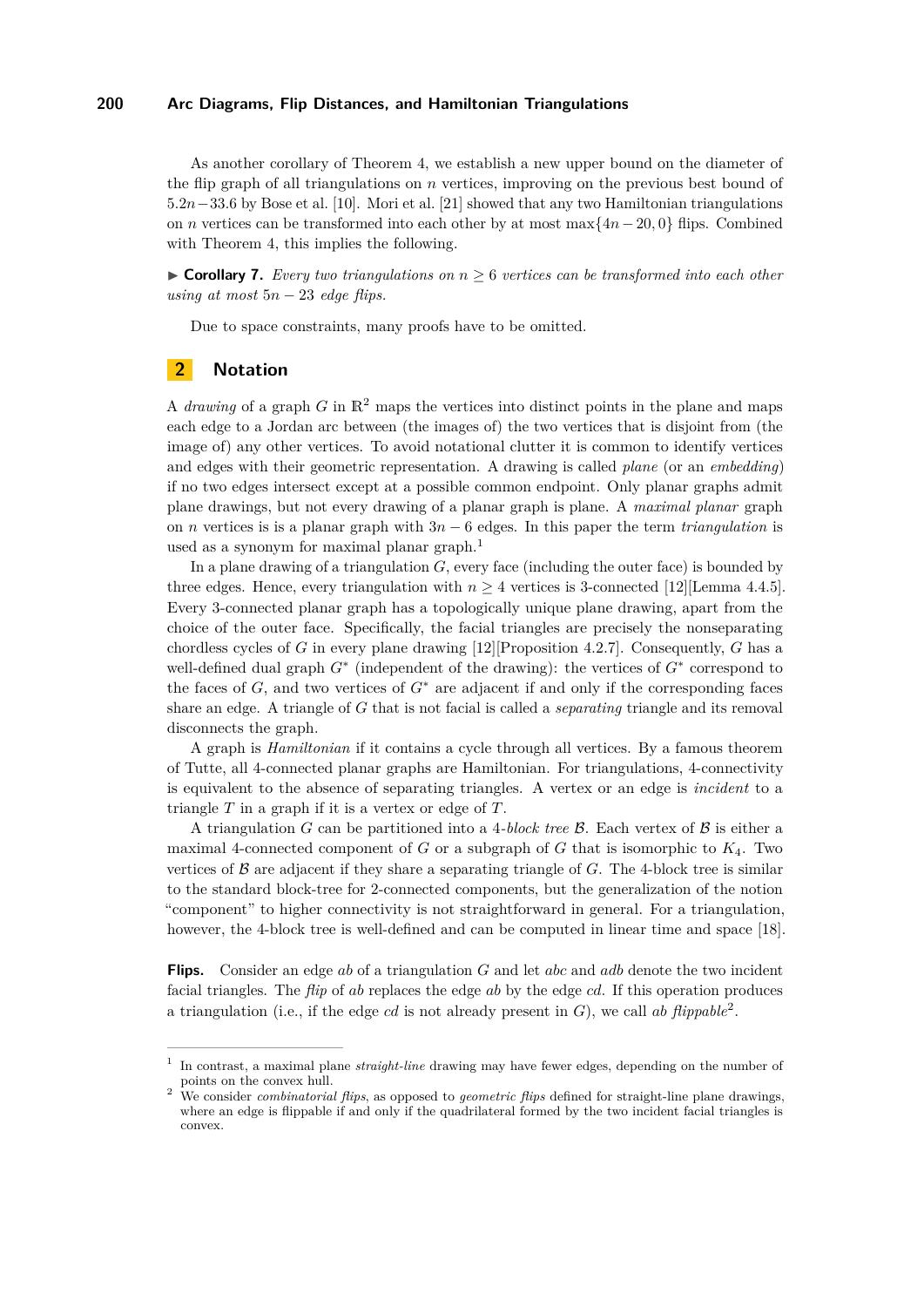A closely related concept is the *simultaneous flip* of a set *F* of flippable edges in a triangulation  $G = (V, E)$ , which is defined as follows. For  $e \in F$  denote by  $c(e)$  the edge created by flipping *e* in *G*, and let  $C(F) = \bigcup_{e \in F} c(e)$ . Then the simultaneous flip of *F* in *G* results in the graph  $G' = (V, (E \setminus F) \cup C(F))$ . Bose et al. [\[8\]](#page-12-13) introduced this notion and showed that the result of a simultaneous flip is a triangulation if every facial triangle of *G* is incident to at most one edge from *F* and the edges  $c(e)$ , for  $e \in F$ , are all distinct and not present in *E*.

## **3 Biarc Diagrams**

<span id="page-4-1"></span> $\blacktriangleright$  **Lemma 8.** If a planar graph G has a simultaneous flip of k edges such that the resulting *graph is Hamiltonian, then G admits an arc diagram with at most k biarcs.*

**Proof.** Let *H* be a Hamiltonian graph obtained from *G* by simultaneously flipping an edge set  $E_1$  to  $E_2$  with  $|E_1| = k$ . Without loss of generality, assume that  $E_1$  is a minimal set of edges that must be flipped in order to obtain a Hamiltonian graph. Consequently, every Hamiltonian cycle *C* in *H* passes through all *k* edges in *E*2. If we subdivide each edge in  $E_2$ , we obtain a Hamiltonian graph  $H'$ . Now consider the graph  $G'$  obtained from  $G$  by subdividing each edge in *E*1, and identify the subdivision vertices of the corresponding edges in  $G'$  and  $H'$ . Notice that the union of  $G'$  and  $H'$  is a plane graph that contains  $H'$ , hence it is Hamiltonian. Consequently  $G'$  is subhamiltonian. By the characterization of Bernhart and Kainen [\[5\]](#page-12-4),  $G$  admits an arc diagram with  $k$  biarcs, as claimed.

In order to obtain a general statement about arc diagrams from Lemma [8,](#page-4-1) we need a bound on the number of edges to simultaneously flip in a given graph in order to make it Hamiltonian. Even the existence of such a simultaneous flip—regardless of the number of edges involved—is not obvious to begin with. For instance, consider a vertex that has linear degree in a triangulation  $T_1$  and constant degree in a triangulation  $T_2$ . As a single simultaneous flip can only change about half of the edges incident to a vertex, at least a logarithmic number of simultaneous flips is required to transform  $T_1$  into  $T_2$  [\[8\]](#page-12-13).

Bose et al. [\[8\]](#page-12-13) showed that every triangulation on  $n \geq 6$  vertices can be transformed to a 4-connected (hence Hamiltonian) triangulation by a single simultaneous flip. However, no bound is known on the number of flipped edges, which leaves us with the trivial bound of  $(2n-4)/2 = n-2$ . Note that the resulting bound on the number of biarcs is similar to the one from Theorem [1,](#page-1-1) but there we could guarantee that all biarcs are monotone. Using Lemma [8](#page-4-1) we do not have any control over the type of biarcs used.

The obvious open question is: Can we give a better bound on the number of edges needed in a simultaneous flip to a Hamiltonian triangulation?

### <span id="page-4-0"></span>**4 Simultaneous Flip Distance to 4-connectivity**

In this section we determine the maximum number of edges needed to transform an *n*-vertex triangulation into a Hamiltonian triangulation using a single simultaneous flip. Consider a triangulation  $G = (V, E)$ . As there is no 4-connected triangulation on fewer than six vertices, suppose that *G* has at least six vertices. We would like to transform *G* into a 4-connected triangulation by simultaneously flipping a set *F* ⊂ *E* of edges such that all separating triangles are destroyed and none created. We use the following criterion by Bose et al. [\[8\]](#page-12-13) to check whether a simultaneous flip produces a 4-connected triangulation.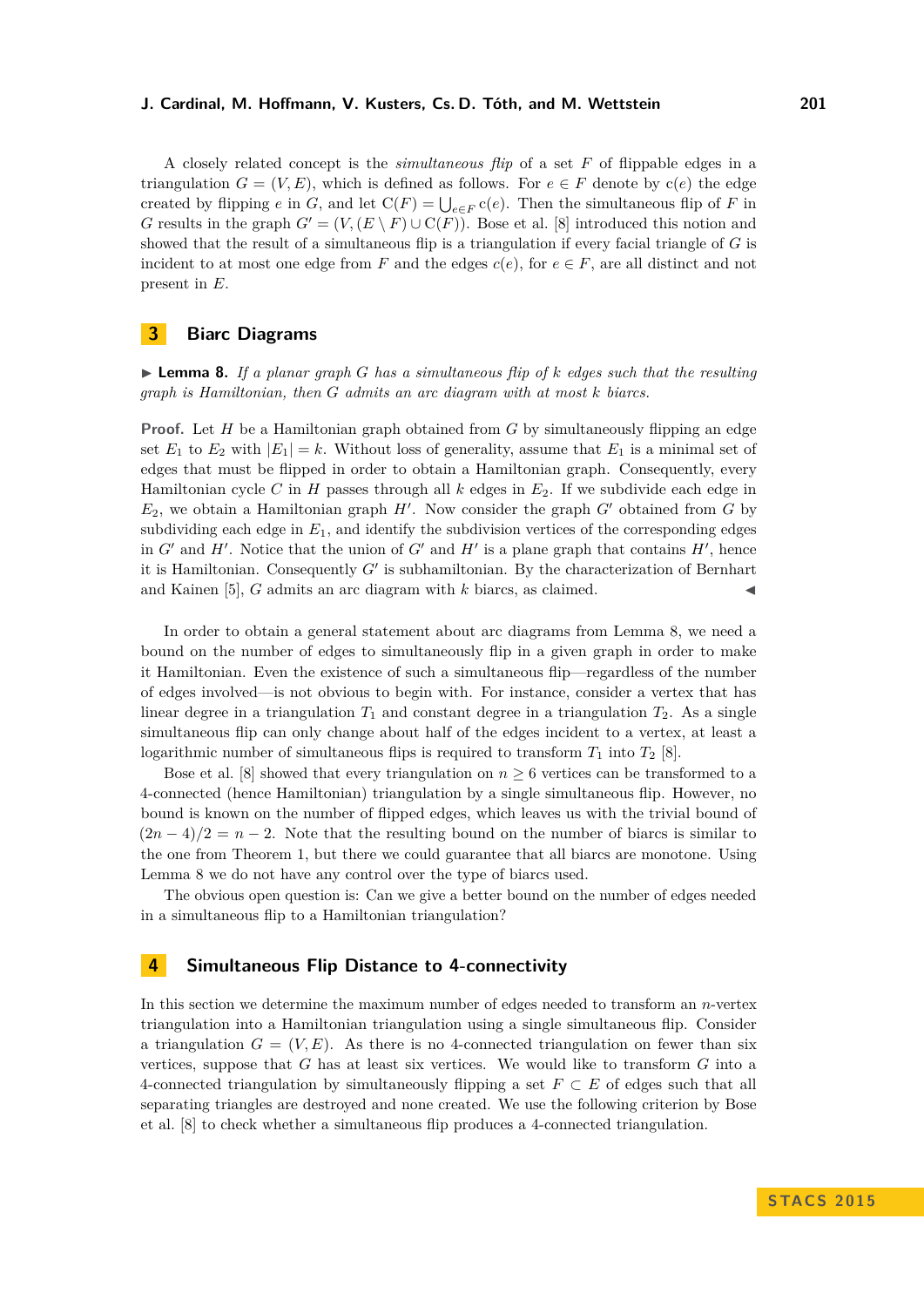<span id="page-5-4"></span>I **Lemma 9** (Bose et al. [\[8\]](#page-12-13))**.** *Let F be a set of edges in a triangulation G such that no two edges in F are incident to a common triangle, every edge in F is incident to a separating triangle, and for every separating triangle T there is at least one edge in F that is incident to T. Then F is simultaneously flippable in G and the resulting triangulation is* 4*-connected.*

For a simultaneously flippable set *F* of edges no face of the triangulation is incident to more than one edge. Recall that the edges of a triangulation *G* and its dual *G*<sup>∗</sup> are in one-to-one correspondence. Consequently, the dual edges of *F* form a matching in *G*<sup>∗</sup> . As all faces of a triangulation are triangles, *G*<sup>∗</sup> is cubic (3-regular). Moreover, every triangulation on  $n \geq 4$  vertices is 3-connected and so its dual is 2-edge-connected (bridgeless). By a famous theorem of Tait the following statement is equivalent to the Four-Color Theorem:

<span id="page-5-2"></span>▶ **Theorem 10** (Tait [\[7\]](#page-12-19) Chapter 11). *Every bridgeless cubic planar graph admits a partition of the edge set into three perfect matchings.*

In particular, this applies to the dual of a triangulation. Call a set  $F \subseteq E$  of edges of a triangulation  $G = (V, E)$  a (perfect) *dual matching* if the corresponding set of edges in the dual graph  $G^*$  forms a (perfect) matching of  $G^*$ . While it is clear that a perfect dual matching contains exactly one edge of each facial triangle, this is not obvious for separating triangles. But it follows from a simple parity argument, as the following lemma shows.[3](#page-5-1)

<span id="page-5-5"></span>▶ **Lemma 11.** *Every perfect dual matching of a triangulation G contains an edge of every triangle of G.*

The last missing bit to prove Theorem [2](#page-2-1) is an upper bound on the number of edges in a triangulation that can be incident to separating triangles.

<span id="page-5-3"></span>I **Lemma 12.** *At most* 2*n*−7 *edges of a maximal planar graph on n* ≥ 4 *vertices are incident to separating triangles. This bound is the best possible.*

**► Theorem 2.** *Every maximal planar graph on*  $n \geq 6$  *vertices can be transformed into a* 4*-connected maximal planar graph using a simultaneous flip of at most*  $|(2n - 7)/3|$  *edges.* 

**Proof.** Consider a maximal planar graph *G* on *n* vertices. By Theorem [10](#page-5-2) the 3*n* − 6 edges of *G* can be partitioned into three perfect dual matchings  $M_1$ ,  $M_2$ , and  $M_3$ , of  $n-2$  edges each. Let  $M_i'$ , for  $i \in \{1, 2, 3\}$ , denote the dual matching that results from removing all edges from  $M_i$  that are not incident to any separating triangle. By Lemma [12](#page-5-3) at most  $2n-7$ edges of *G* are incident to separating triangles. Therefore, one of  $M'_1$ ,  $M'_2$ , and  $M'_3$  contains at most  $|(2n-7)/3|$  edges. By Lemma [9](#page-5-4) these edges are simultaneously flippable and the resulting graph is 4-connected.

#### <span id="page-5-0"></span>**5 Flip Distance to Hamiltonicity**

With regard to arc diagrams, there is actually no reason to insist that the triangulation be 4-connected. In order to apply Lemma [8](#page-4-1) we only need the triangulation to be Hamiltonian. Hence the obvious question: Can we always find a simultaneous flip of fewer than 2*n/*3 edges to obtain a Hamiltonian triangulation? In this section we go one step further and in addition lift the restriction that the flip be simultaneous. Instead, an arbitrary sequence

<span id="page-5-1"></span><sup>&</sup>lt;sup>3</sup> Bose et al. [\[8\]](#page-12-13) derive this property from the explicit Tait coloring. The statement here is slightly more general because it holds for every perfect dual matching.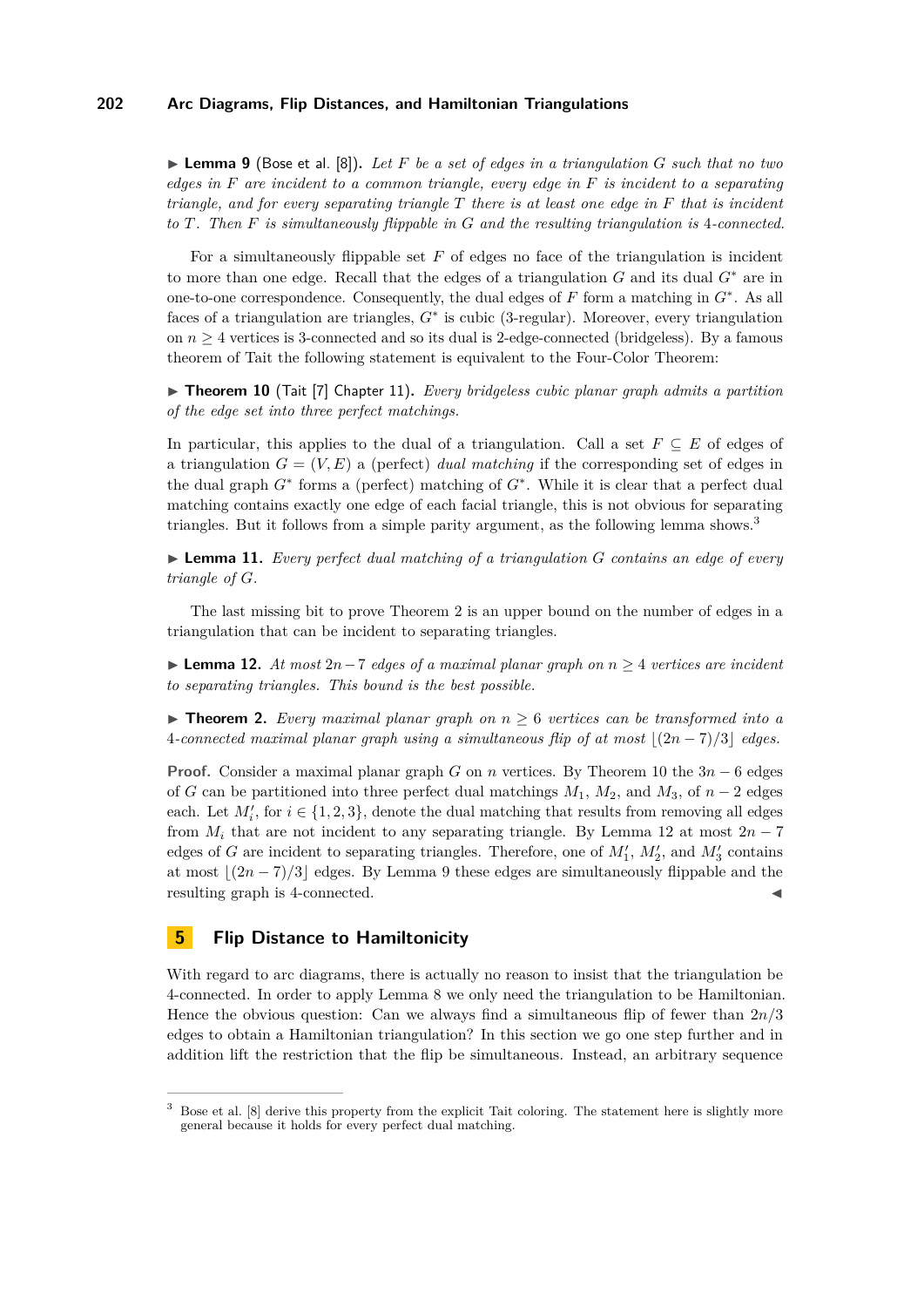<span id="page-6-0"></span>

**Figure 2** Example of a dummy flip.

of edge flips is allowed. In this case tight bounds are known if the goal is to obtain a 4-connected triangulation. Bose at al. [\[10\]](#page-12-14) showed that b(3*n* − 9)*/*5c flips are always sufficient and sometimes (3*n*−10)*/*5 flips are necessary to transform a given triangulation on *n* vertices into a 4-connected triangulation.

In general, a non-simultaneous flip sequence has no direct implication for arc diagrams. But if only edges of the original triangulation are flipped, then we can subdivide those edges rather than flipping them. In the resulting arc diagram only the subdivided edges may appear as biarcs. But a bound on the flip distance to a Hamiltonian triangulation is of independent interest. For instance, it is directly related to the current best upper bound on the diameter of the flip graph of combinatorial triangulations  $[10, 20, 21]$  $[10, 20, 21]$  $[10, 20, 21]$  $[10, 20, 21]$  $[10, 20, 21]$ . The argument uses a single so-called canonical triangulation and shows that every triangulation can be transformed into this canonical triangulation in two steps: First at most  $|(3n - 9)/5|$  flips are needed to obtain a 4-connected triangulation and then an additional at most 2*n* − 15 flips are needed to transform any 4-connected triangulation into the canonical one. Combining two such flip sequences yields an upper bound of  $5.2n - 33.6$  on the diameter of the flip graph [\[10\]](#page-12-14). The bound of  $2n - 15$  flips for the second step is actually tight [\[20\]](#page-12-20). The corresponding bound for a triangulation that is Hamiltonian (but not necessarily 4-connected) is slightly worse only: It can be transformed into the canonical triangulation using at most  $2n - 10$  flips [\[21\]](#page-12-16). Hence our focus is to improve the first step by showing that fewer flips are needed to guarantee a Hamiltonian triangulation than a 4-connected one.

**Theorem 4.** *Every maximal planar graph on*  $n \geq 6$  *vertices can be transformed into a Hamiltonian maximal planar graph using a sequence of at most*  $|(n-3)/2|$  *edge flips.* 

**Proof outline.** The proof is constructive and consists of two steps. In a first step we apply a sequence of elementary operations that transform a triangulation *G* into a 4-connected triangulation  $G'$ . An elementary operation is either a usual edge flip or a *dummy flip*, where a facial triangle *T* is subdivided into three triangles by inserting a new (dummy) vertex and then all three edges of  $T$  are flipped. All this will be done in such a way that  $G'$  becomes 4-connected and, therefore, contains a Hamiltonian cycle  $H'$ . We then remove all dummy vertices and construct a Hamiltonian cycle  $H''$  resembling  $H'$  in the resulting triangulation  $G''$ . Finally, we argue that  $G''$  can be obtained from G with at most  $n/2$  (usual) edge flips. Specifically, we show that each dummy flip can be implemented using at most two edge flips.

**Dummy flips.** Given a triangulation *G* on  $n \geq 4$  vertices and a facial triangle *T* of *G*, a dummy flip of *T* transforms *G* as follows (Figure [2\)](#page-6-0): First, insert a new (dummy) vertex *v* in the interior of face *T* and connect it to all three vertices of *T*. Note that *T* becomes a separating triangle in the resulting graph. Second, flip all three edges of *T* in an arbitrary order. Similarly to the usual flip operation, a dummy flip may create multiple edges. But we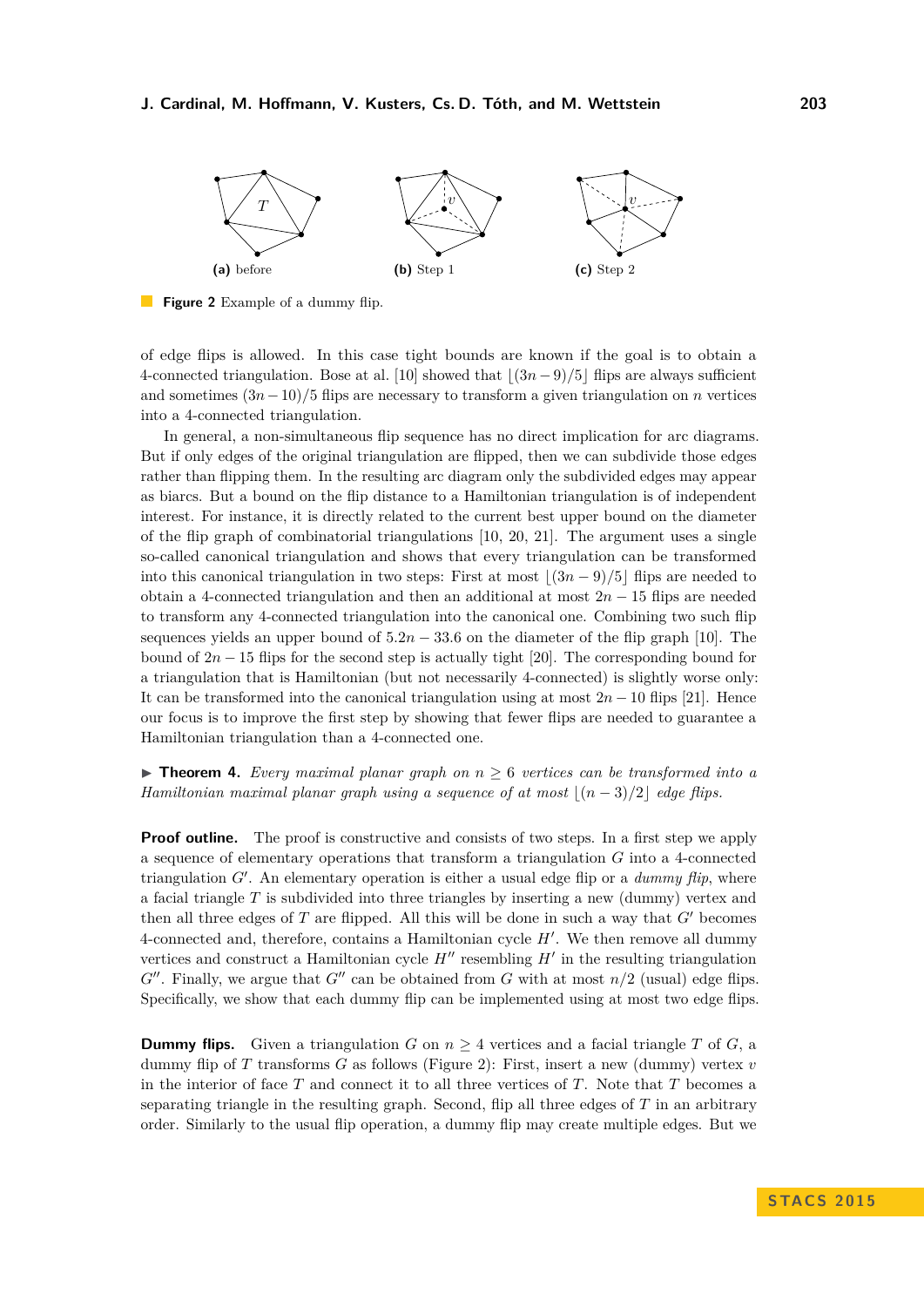will use this operation in specific situations only—as specified in the lemma below—where we can show that it produces a triangulation (that is, no multiple edges).

<span id="page-7-1"></span> $\blacktriangleright$  **Lemma 13.** Let *G* be a maximal planar graph and let *T* be a facial triangle of *G* such that *every edge of T is incident to a separating triangle of G. Then the dummy flip operation of T in G produces no double edges and no new separating triangles.*

**Step 1:** [4](#page-2-0)-connectivity. Our main lemma to establish Theorem 4 is the following.

<span id="page-7-0"></span>**► Lemma 14.** *Every maximal planar graph on*  $n \geq 6$  *vertices can be transformed into a* 4*-connected maximal planar graph by a sequence of f flip and d dummy flip operations, for some*  $f, d \in \mathbb{N}$ *, such that*  $f + 2d \leq (n-3)/2$ *.* 

Recall that there are triangulations on *n* vertices that contain  $|(3n-9)/5|$  pairwise edgedisjoint separating triangles [\[10,](#page-12-14) [17\]](#page-12-21). In this case, we need to flip away at least one edge from each separating triangle to reach 4-connectivity. Considering that a dummy flip operation flips three edges, the parameters in Lemma [14](#page-7-0) satisfy  $f + 3d \ge |(3n - 9)/5|$ . The crucial claim in Lemma [14](#page-7-0) is that  $f + 2d \leq (n-3)/2$  is possible, and later we will show how to replace each dummy flip by two usual flips rather than three (Lemma [22\)](#page-11-3).

The rest of this section is devoted to the proof of Lemma [14.](#page-7-0) We describe an algorithm that, given a triangulation *G* on  $n \geq 6$  vertices, returns a sequence of *f* flip and *d* dummy flip operations that produces a 4-connected graph. The bound  $6f + 12d \leq 3n - 9$  is established via the following charging scheme. Each edge of *G*, with the exception of the three edges of the outer face, receives one unit of credit. Each edge flip costs six units and each dummy flip costs fifteen units.

**4-Block Decomposition.** In our algorithm, we recursively process 4-connected subgraphs using the 4-block tree  $\beta$  of *G*. By fixing an (arbitrary) plane embedding of *G*, we make  $\beta$  a rooted tree such that the root is the 4-block that contains the boundary of the outer face of *G*. Every separating triangle *T* of *G* corresponds to an edge between two 4-blocks, where the parent lies in the exterior of *T* (plus *T*) and the child lies in the interior of *T* (plus *T*). For a 4-block  $G_i$  in  $\mathcal B$  denote by  $T_i$  the outer face of  $G_i$ , and denote by  $n_i$  the number of vertices of  $G_i$  minus three (the vertices of  $T_i$ ). An edge of  $G_i$  is called an *interior* edge if it is not incident to the outer face  $T_i$ . For each 4-block  $G_i$  in  $\mathcal{B}$  we maintain counters  $f_i$  and  $d_i$  that denote the number of flips and dummy flips, respectively, that were used within *G<sup>i</sup>* during the course of the algorithm. Initially  $f_i = d_i = 0$ , for every vertex  $G_i$  of  $\beta$ .

The algorithm computes the sequence of flip and dummy flip operations incrementally, and maintains a current triangulation produced by the operations. Both the graph *G* and the 4-block decomposition  $\beta$  change dynamically: when we flip an edge  $e$  of some separating triangle(s), all 4-blocks containing edge *e* merge into a single 4-block. At the end of the algorithm, the tree  $\beta$  consists of a single 4-block that corresponds to the 4-connected graph  $G'$ . In order to avoid notational clutter, we always denote the current 4-block tree by  $\mathcal{B}$ . As an invariant (detailed below) we maintain that at each node of  $\beta$  the number of interior edges (ignoring dummy edges) balances the cost of operations that were spent in this 4-block. As B evolves, so does the graph  $\mathcal{G}(\mathcal{B})$  *represented* by  $\mathcal{B}$ . This graph is the union of all nodes  $(4\text{-blocks})$  in  $\mathcal{B}$ , where for any edge of  $\mathcal{B}$  the vertices and edges of the common triangle in the two endpoints (4-blocks) are identified.

**Main loop.** At every step, we take an arbitrary 4-block  $G_i$  on the penultimate level of  $\mathcal{B}$ , that is,  $G_i$  is not a leaf but all of its children are leaves. Let  $C_i$  denote the set of indices  $c$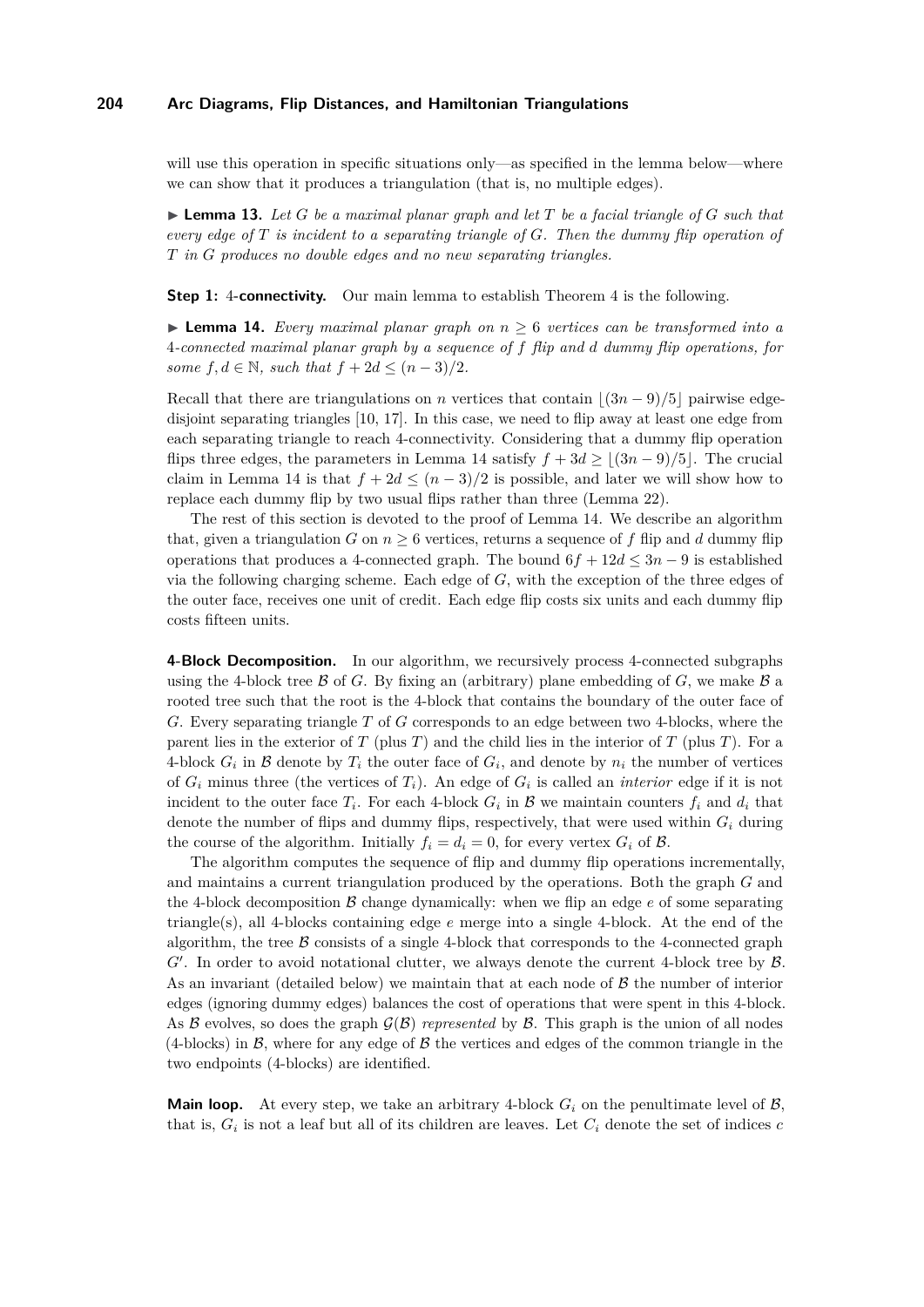such that  $G_c$  is a child of  $G_i$  in  $\mathcal{B}$ , and denote  $\mathcal{T}_i = \{T_c \mid c \in C_i\}$ . The algorithm selects a sequence of edges of  $G_i$  to be flipped (or dummy flipped) in order to merge  $G_i$  with  $G_c$ , for all  $c \in C_i$ , into a new 4-block  $G_z$ . Denote the resulting 4-block tree by  $\mathcal{B}'$ . If no edge of  $T_i$  is flipped, then  $G_z$  is a leaf of  $\mathcal{B}'$ . But if an edge of  $T_i$  is flipped, then  $G_z$  may be an interior node of  $\mathcal{B}'$ .

If an edge  $e$  of  $T_i$  is flipped and  $G_i$  is not the root of  $\mathcal{B}$ , then more blocks may merge into  $G_z$ : The edge *e* is definitely shared with the parent of  $G_i$  in  $B$ , but it may be shared with further ancestors as well. In addition, the edge *e* may belong to (at most) one sibling *G<sup>s</sup>* of  $G_i$  and some descendants of  $G_s$  as well. We denote by  $J$  the set of all  $j$  such that  $G_j$  is a leaf of  $\beta$  that is merged into  $G_z$ . Similarly, denote by  $Q$  the set of all  $q$  such that  $G_q$  is an interior vertex of B that is merged into  $G_z$ , and denote by  $Q^+$  the set of indices  $q \in Q$  such that  $f_q + d_q > 0$ . Note that neither *J* nor *Q* are empty, because  $C_i \subseteq J$  and  $i \in Q$ . However, we may have  $Q^+ = \emptyset$ .

**Algorithmic preliminaries.** In each iteration, we flip the edges of a dual matching of  $G_i$  (a 4-connector, defined below), but if  $\mathcal{T}_i$  forms a checkerboard (defined below), we substitute three of these flip operations by one dummy flip.

A 4-connector for  $G_i$  is a dual matching of  $G_i$  that contains precisely one edge from every triangle in  $\mathcal{T}_i$ . A 4-connector always exists because every perfect dual matching (Theorem [10\)](#page-5-2) is a 4-connector (Lemma [11\)](#page-5-5). A *minimum* 4*-connector* is a 4-connector of minimum cardinality. By Lemma [9](#page-5-4) we can flip the edges of a 4-connector in an arbitrary order, and the 4-blocks  $G_c$ , for all  $c \in C_i$ , will merge into  $G_i$ . We say that  $\mathcal{T}_i$  is a *checkerboard* if the triangles in  $\mathcal{T}_i$  are pairwise edge-disjoint and every interior edge of  $G_i$  belongs to some triangle in  $\mathcal{T}_i$ . If  $\mathcal{T}_i$  is a checkerboard, then we perform a dummy flip on a triangle F that is selected according to the following lemma.

<span id="page-8-0"></span>**I Lemma 15.** If  $\mathcal{T}_i$  is a checkerboard, then  $G_i$  has a facial triangle F that is adjacent to *three triangles in*  $\mathcal{T}_i$  *that are not all adjacent to*  $T_i$ *.* 

**Algorithm**  $4 \text{ConvECT}(G)$ . Given a triangulation *G*, fix an arbitrary embedding of *G*. This embedding defines a rooted 4-block tree  $\beta$ . While  $\beta$  is not a singleton, do: (1) Consider an arbitrary vertex  $G_i$  at the penultimate level of  $\mathcal{B}$ . (2) Find a minimum 4-connector M for  $G_i$  that contains a maximum number of edges of  $T_i$  (that is, one, if possible). (3) If  $\mathcal{T}_i$  is *not* a checkerboard, then flip the edges of *M* in an arbitrary order. (4) Otherwise, let *F* be an arbitrary facial triangle as in Lemma [15.](#page-8-0) First apply a dummy flip to *F*. For each of the three triangles from  $\mathcal{T}_i$  adjacent to  $F$ , remove the incident edge from  $M$ , and flip all remaining edges of *M* in an arbitrary order. (5) Finally, update  $\beta$  and  $\mathcal{G}(\beta)$ .

**Correctness of the Algorithm.** We show that the above algorithm turns an input triangulation *G* on *n* vertices into a 4-connected triangulation using a sequence of *f* flip and *d* dummy flip operations, for some  $f, d \in \mathbb{N}$ , such that  $f + 2d \leq (n-3)/2$ . By Lemmata [9,](#page-5-4) [13,](#page-7-1) and [15,](#page-8-0) the operations described in the algorithm can be performed. In every step of the algorithm at least two nodes of the 4-block tree are merged. Therefore, after a finite number of steps we are left with a block tree that consists of a single  $4$ -block  $G'$ .

I **Observation 16.** *For each vertex v created by a dummy flip operation in algorithm*  $4 \text{COMNET}(G)$ *, subsequent operations do not modify the six facial triangles incident to v.*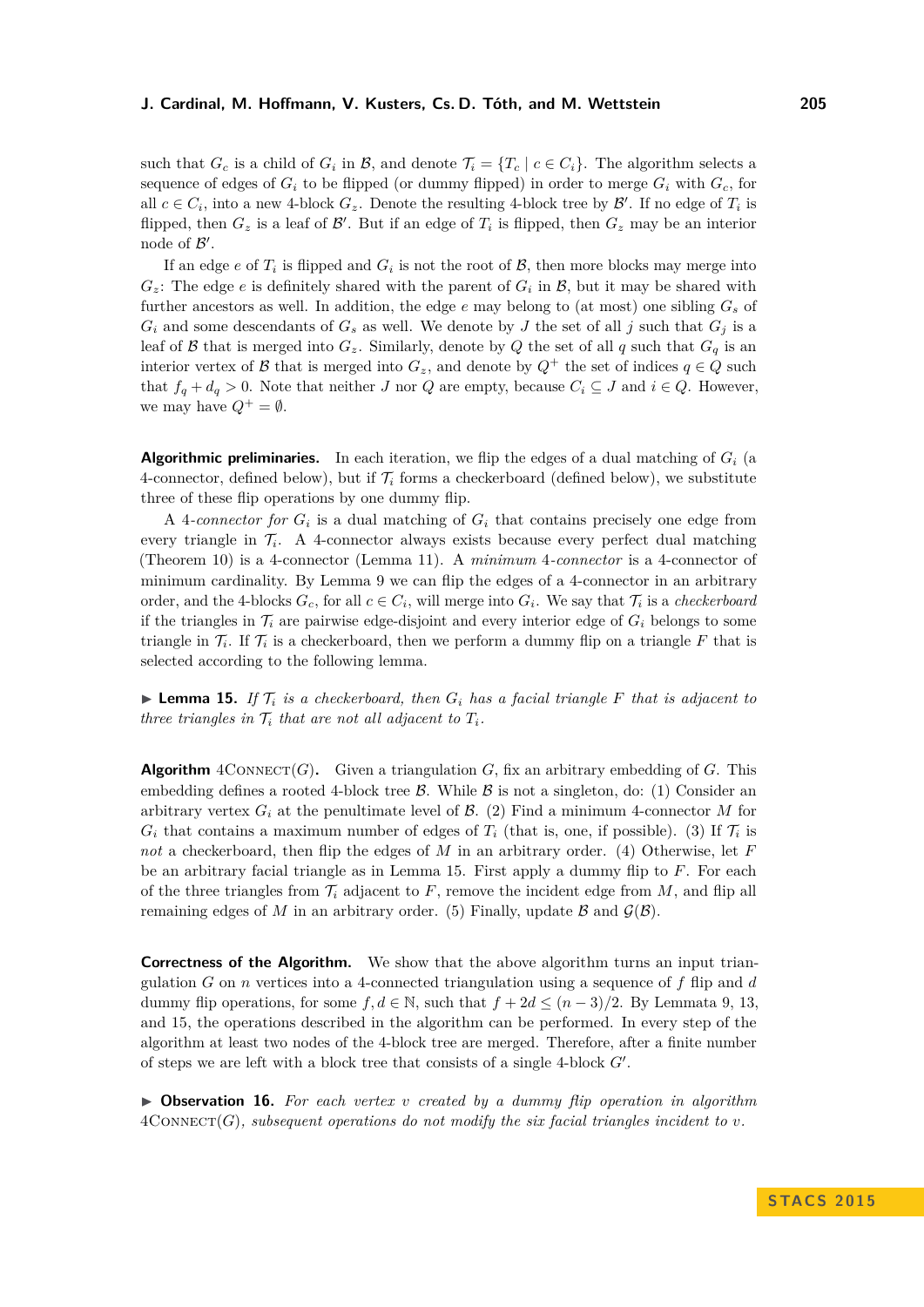**Free edges.** It remains to bound the number of flip and dummy flip operations performed by the algorithm. An edge within some 4-block  $G_i$  of  $\beta$  is *free* if it is not incident to any separating triangle of  $\mathcal{G}(\mathcal{B})$ . Free edges are a good measure of progress for our algorithm because our final goal is to arrive at a state where all edges of  $\mathcal{G}(\mathcal{B})$  are free.

**Invariants.** As an invariant we maintain that every vertex  $G_i$  of  $\beta$  satisfies the following condition:

- <span id="page-9-2"></span>(F1) If  $G_i$  is the only vertex of  $\mathcal{B}$ , then it has at least  $6f_i + 15d_i + 3$  free edges.
- <span id="page-9-0"></span>(F2) If  $G_i$  is a leaf of  $\beta$  that is not the root of  $\beta$ , then  $G_i$  has at least  $6f_i + 15d_i + 3$  free interior edges.
- <span id="page-9-1"></span>(F3) If  $G_i$  is an interior vertex of  $\mathcal{B}$ , then either  $f_i = d_i = 0$  or  $G_i$  has at least  $6f_i + 15d_i + 1$ free interior edges.

Initially, [\(F2\)](#page-9-0) holds for every leaf  $G_i$  of B because all of the interior  $3(n_i + 3) - 6 - 3 = 3n_i$ edges are free,  $n_i \geq 1$ , and  $f_i = d_i = 0$ . Trivially, [\(F3\)](#page-9-1) holds for every interior vertex  $G_i$  of  $\beta$ because  $f_i = d_i = 0$ . Having a certain number of edges in a plane graph implies having a certain number of vertices, as quantified by the following lemma.

**Invariant maintenance.** It remains to show that each step of the algorithm maintains invariants [\(F1\)–](#page-9-2)[\(F3\).](#page-9-1) We start bounding the size of a minimum 4-connector  $M$  of  $G_i$ .

<span id="page-9-6"></span> $\blacktriangleright$  **Lemma 17.** Let *M* be a minimum 4-connector for  $G_i$  that contains the maximum number *of edges of*  $T_i$ *.* 

- <span id="page-9-3"></span>*(1) If s* edges of  $G_i$  are each incident to two triangles from  $\mathcal{T}_i$ , then  $|M| \leq |C_i| - \lceil s/3 \rceil$ .
- <span id="page-9-4"></span>*(2)* If the triangles in  $\mathcal{T}_i$  are pairwise edge-disjoint and  $f_i + d_i > 0$ , then  $|M| \leq n_i - 2f_i - 5d_i$ .

In both cases, equality is possible only if M contains an edge of  $T_i$ .

**Proof.** [\(1\)](#page-9-3) Partition the edge set of  $G_i$  into three dual matchings by Theorem [10.](#page-5-2) One of them, say *D*, contains at least  $\lceil s/3 \rceil$  of the *s* edges that are incident to two triangles from  $\mathcal{T}_i$ . If every triangle in  $\mathcal{T}_i$  selects a unique incident edge from *D*, we obtain a 4-connector  $R \subseteq D$ of size at most  $|C_i| - \lceil s/3 \rceil$ . The minimality of *M* yields  $|M| \leq |R|$ .

[\(2\)](#page-9-4) By [\(F3\),](#page-9-1)  $G_i$  has at least  $6f_i + 15d_i + 1$  free interior edges. Therefore, at least one of the three perfect dual matchings guaranteed by Theorem [10](#page-5-2) contains at least  $\lfloor (6f_i+15d_i+1)/3 \rfloor$  $2f_i+5d_i+1$  free interior edges. After removal of all those edges, the resulting dual matching *R* is still a 4-connector. By the minimality of *M* we have  $|M| \leq |R| \leq (n_i+1)-(2f_i+5d_i+1)=$  $n_i - 2f_i - 5d_i$ .

If *M* contains no edge of *T<sup>i</sup>* , consider again the 4-connector *D* from above. It is obtained by removing free interior edges from a perfect dual matching of *G<sup>i</sup>* . Hence *D* contains an edge of  $T_i$ . But then by the choice of  $M$  we know that  $D$  is not a minimum 4-connector and so we have  $|M| \leq |C_1| - \lceil s/3 \rceil - 1$  and  $|M| \leq n_i - 2f_i - 5d_i - 1$ , respectively.

<span id="page-9-5"></span>**I Lemma 18.** Let M be a minimum 4-connector for  $G_i$  and suppose that  $T_i$  is not a *checkerboard. Then after flipping the edges in M, the resulting* 4*-block G<sup>z</sup> contains at least*  $6f_z + 15d_z + 3[s/3] + |Q^+|$  free interior edges, where *s* denotes the number of edges of  $G_i$ *that are incident to two triangles from*  $\mathcal{T}_i$ *.* 

<span id="page-9-7"></span>**Example 19.** *Suppose that*  $G_i$  *together with all its children in*  $B$  *is merged into a leaf*  $G_z$ *of*  $\mathcal{B}'$  *using*  $f$  *flips and*  $d$  *dummy flips. Then*  $G_z$  *contains at least*  $6(f_z - f_i - f) + 15(d_z - f_i)$  $d_i - d$ ) +  $3n_i + 3|C_i| + 3|Q| - 3$  *free interior edges.*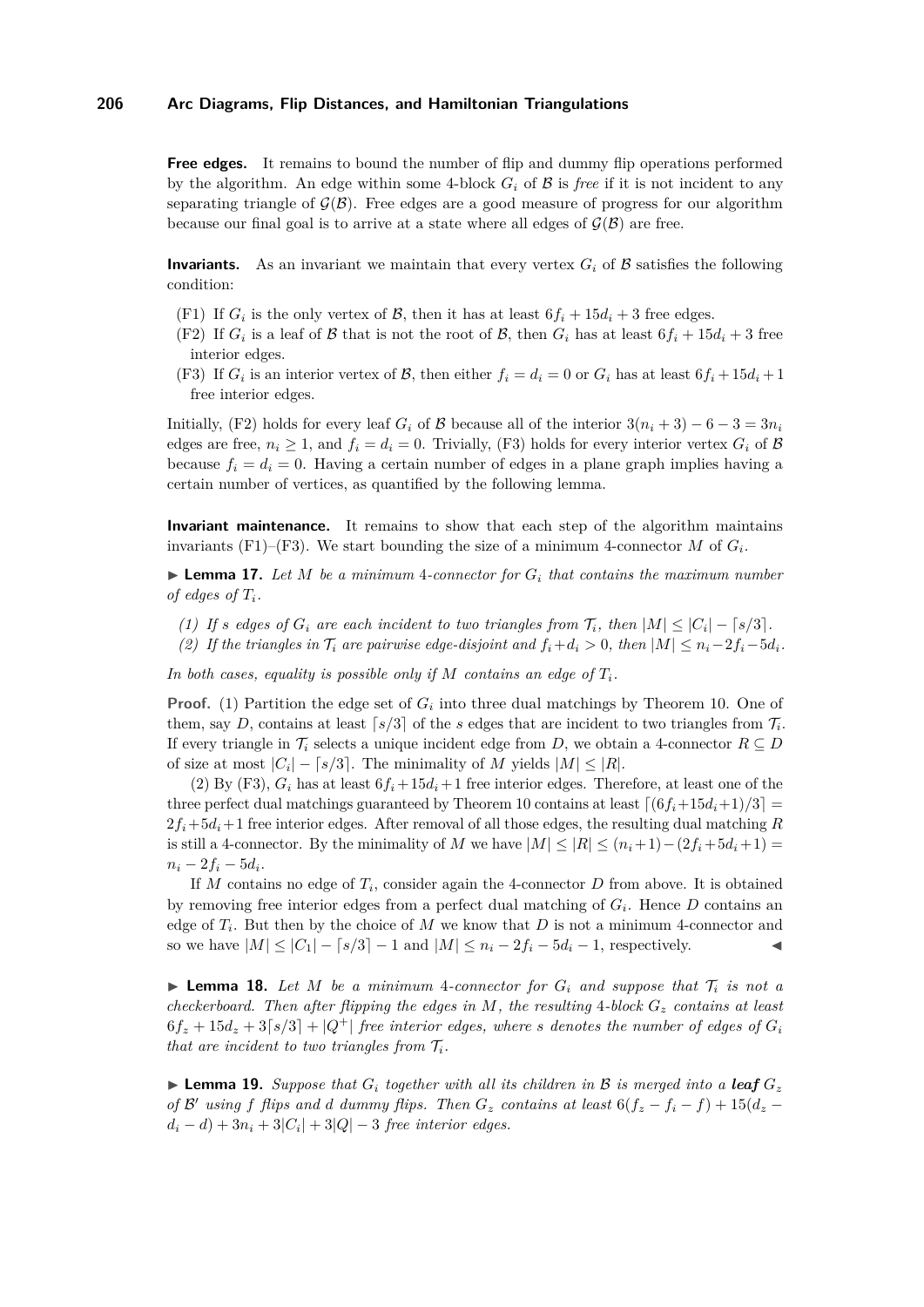<span id="page-10-1"></span>**Lemma 20.** Suppose that  $f_i = d_i = 0$  and  $G_i$  along with all its children in B is merged *into an interior node*  $G_z$  *of*  $\mathcal{B}'$  *using*  $f$  *flips and*  $d$  *dummy flips. Then*  $G_z$  *contains at least*  $6(f_z - f) + 15(d_z - d) + 3n_i + 3|C_i| + 1$  *free interior edges.* 

<span id="page-10-0"></span> $\blacktriangleright$  **Lemma 21.** *Suppose that*  $\mathcal{T}_i$  *is a checkerboard. Then*  $G_z$  *fulfills invariants (F1)[–\(F3\).](#page-9-1)* 

**Case analysis.** We now use Lemmata [18](#page-9-5)[–21](#page-10-0) to show that every step of algorithm 4CONNECT maintains [\(F1\)](#page-9-2)[–\(F3\).](#page-9-1) By Lemma [18](#page-9-5) we may suppose in the following that the triangles in  $\mathcal{T}_i$ are pairwise edge-disjoint. Because if they are not, then the 4-block  $G<sub>z</sub>$  obtained by flipping the edges in  $M$  by Lemma [18](#page-9-5) fulfills one of  $(F1)$ ,  $(F2)$ , or  $(F3)$ , depending on the status of  $G_z$  in  $\mathcal{B}'$ . If  $\mathcal{T}_i$  is a checkerboard, then we are done by Lemma [21.](#page-10-0) Hence suppose that  $\mathcal{T}_i$  is not a checkerboard. Together with the fact that the triangles in  $\mathcal{T}_i$  are pairwise edge-disjoint. it follows that  $G_i$  has at least one free interior edge. As this edge appears in one of the three perfect dual matchings of Theorem [10,](#page-5-2) we conclude that  $|M| \leq n_i$ . For the remainder of the analysis we distinguish four cases.

**Case 0:**  $G_z$  is the only node of  $\mathcal{B}'$ . Then by Lemma [18](#page-9-5) there are at least  $6f_z + 15d_z +$  $3[s/3]+|Q^+| \geq 6f_z+15d_z$  free interior edges in  $G_z$ . Together with the three free non-interior edges of  $T_z$  this proves [\(F1\).](#page-9-2)

**Case 1:**  $G_z$  is an interior vertex of  $\mathcal{B}'$ . If  $Q^+ \neq \emptyset$ , then [\(F3\)](#page-9-1) holds by Lemma [18.](#page-9-5) Hence suppose that  $Q^+ = \emptyset$  and so in particular  $f_i = d_i = 0$ . Using Lemma [20](#page-10-1) with  $f = |M|$  and  $d = 0$  we obtain at least  $6(f_z - f) + 15(d_z - d) + 3n_i + 3|C_i| + 1 \ge 6(f_z - f) + 15d_z + 3f + 3f + 1 =$  $6f_z + 15d_z + 1$  free interior edges in  $G_z$ , which proves [\(F3\).](#page-9-1)

**Case 2:**  $G_z$  is a leaf of  $\mathcal{B}'$  (but not the only node) and  $f_i + d_i > 0$ . We distinguish two subcases. If *M* contains no edge of  $T_i$ , then Lemma [17](#page-9-6)[\(2\)](#page-9-4) yields  $f = |M| \leq n_i - 2f_i - 5d_i - 1$ . By Lemma [19,](#page-9-7) we find at least

$$
6(f_z - f_i - f) + 15(d_z - d_i) + 3n_i + 3|C_i| + 3|Q| - 3
$$
  
\n
$$
\geq 6f_z - 6f_i - 3f - 3(n_i - 2f_i - 5d_i - 1) + 15(d_z - d_i) + 3n_i + 3f + 3|Q| - 3
$$
  
\n
$$
= 6f_z + 15d_z + 3|Q|
$$

free interior edges in  $G_z$ . Since  $i \in Q$ , we have  $|Q| \geq 1$  and [\(F2\)](#page-9-0) follows.

Otherwise, M contains an edge of  $T_i$ . Then the parent  $G_p$  of  $G_i$  in B is merged into  $G_z$ . Lemma [17](#page-9-6)[\(2\)](#page-9-4) yields  $f = |M| \leq n_i - 2f_i - 5d_i$ . By Lemma [19](#page-9-7) we find at least

$$
6(f_z - f_i - f) + 15(d_z - d_i) + 3n_i + 3|C_i| + 3|Q| - 3
$$
  
\n
$$
\geq 6f_z - 6f_i - 3f - 3(n_i - 2f_i - 5d_i) + 15(d_z - d_i) + 3n_i + 3f + 3|Q| - 3
$$
  
\n
$$
= 6f_z + 15d_z + 3(|Q| - 1)
$$

free interior edges in  $G_z$ . Since  $\{i, p\} \subseteq Q$ , we have  $|Q| \ge 2$  and [\(F2\)](#page-9-0) follows.

**Case 3:**  $G_z$  is a leaf of  $\mathcal{B}'$  (but not the only node) and  $f_i = d_i = 0$ . We distinguish two subcases. If  $|M| \leq n_i - 1$ , then Lemma [19](#page-9-7) guarantees  $6f_z - 3f - 3f + 15d_z + 3n_i + 3|C_i| +$  $3|Q| - 3 \ge 6f_z - 3(n_i - 1) - 3f + 15d_z + 3n_i + 3f + 3|Q| - 3 = 6f_z + 15d_z + 3|Q|$  free interior edges in  $G_z$ , which together with  $i \in Q$  proves [\(F2\).](#page-9-0)

Otherwise, we have  $f = |M| = n_i$ . We claim that M contains an edge of  $T_i$  (otherwise  $\mathcal{T}_i$  would be a checkerboard). Suppose that *M* does not contain any edge of  $T_i$ . Then no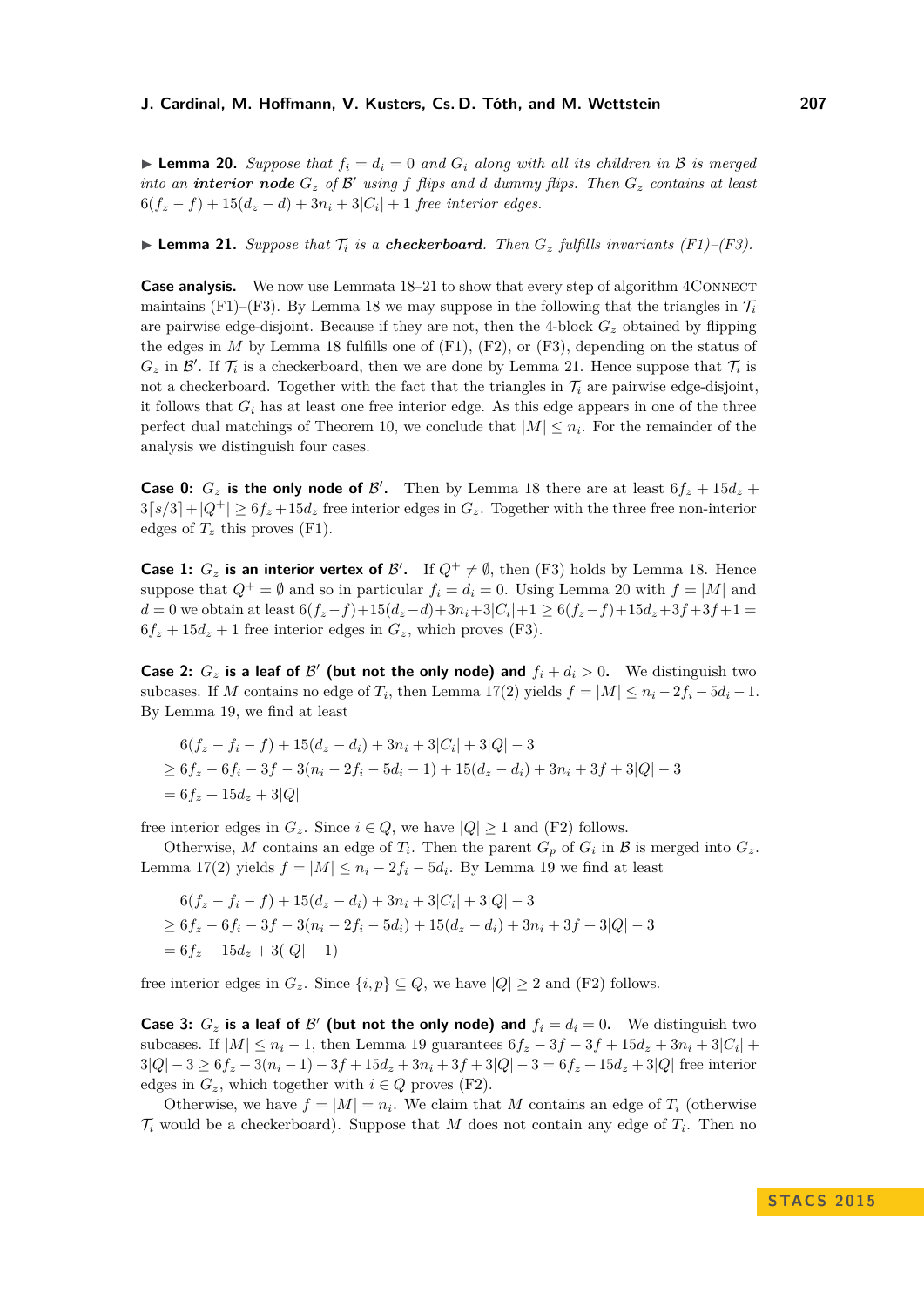edge of  $T_i$  is incident to any triangle from  $\mathcal{T}_i$ . (Otherwise, we could replace the edge in M that is incident to such a triangle by the edge shared with  $T_i$ . As the triangles in  $\mathcal{T}_i$  are pairwise edge-disjoint, the replaced edge is incident to only one triangle from T*<sup>i</sup>* . The result is a 4-connector of the same size as  $M$ , but with an edge of  $T_i$ . This contradicts our choice of *M*.) Therefore, all  $3n_i$  interior edges of  $G_i$  are incident to triangles in  $\mathcal{T}_i$ , and so  $\mathcal{T}_i$  is a checkerboard. This proves our claim.

As *M* contains an edge of  $T_i$ , the parent  $G_p$  of  $G_i$  in  $\mathcal B$  is merged into  $G_z$  as well. By Lemma [19](#page-9-7) we find at least  $6(f_z - n_i) + 15d_z + 3n_i + 3|Q| - 3 \ge 6f_z + 15d_z + 3(|Q| - 1)$ free interior edges in  $G_z$ , which together with  $\{i, p\} \subseteq Q$  proves [\(F2\).](#page-9-0)

**Summary.** In all cases we have shown that the resulting 4-block tree  $\mathcal{B}'$  satisfies our invariant. Thus the resulting 4-connected graph *G*<sup> $\prime$ </sup> has  $n + d$  vertices and at least  $6f + 15d + 3$  edges, where f and d denote the number of flip and dummy flip operations, respectively, that were executed during the algorithm. Being a maximal planar graph,  $G'$  contains exactly  $3(n+d)-6$  edges. Therefore,  $6f+15d+3 \leq 3(n+d)-6$  and so  $2f+4d \leq n-3$ , as required. This completes the proof of Lemma [14.](#page-7-0)

**Step 2: Eliminating dummy vertices.** At this stage we have a 4-connected planar graph G'. By Tutte's Theorem such a graph is Hamiltonian, so consider some Hamiltonian cycle  $H'$  of  $G'$ . It remains to argue how  $G'$  and  $H'$  can be used to obtain a short sequence of edge flips that transform the original graph  $G$  into a Hamiltonian graph  $G''$ . The following lemma in combination with Lemma [14](#page-7-0) completes the proof for Theorem [4.](#page-2-0)

<span id="page-11-3"></span> $\blacktriangleright$  **Lemma 22.** *Suppose that G*<sup> $\prime$ </sup> *has been obtained from G using f flips and d dummy flips. Then G* can be transformed into a Hamiltonian maximal planar graph using at most  $f + 2d$ *edge flips.*

**Proof of Corollary [6.](#page-2-2)** The following analogue of Lemma [22,](#page-11-3) combined with Lemma [14](#page-7-0) and the characterization of Bernhart and Kainen [\[5\]](#page-12-4), proves Corollary [6.](#page-2-2)

 $\blacktriangleright$  **Lemma 23.** *Suppose that G*<sup> $\prime$ </sup> *has been obtained from G using f subdivisions and d dummy flips. Then G can be subdivided into a subhamiltonian graph using at most f* + 2*d subdivision vertices (at most one per edge).*

**Acknowledgements** This work began at the 12th Gremo's Workshop on Open Problems (GWOP), June 30–July 4, 2014, in Val Sinestra (GR), Switzerland. We thank all participants for the productive and positive atmosphere, and in particular Radoslav Fulek, Anna Gundert, Malte Milatz, Bettina Speckmann, Sebastian Stich, and Tibor Szabó for inspiring discussions.

#### **References**

- <span id="page-11-1"></span>**1** Bernardo M. Ábrego, Oswin Aichholzer, Silvia Fernández-Merchant, Pedro Ramos, and Gelasio Salazar. Shellable drawings and the cylindrical crossing number of *Kn*. *Discrete Comput. Geom.*, 52(4):743–753, 2014.
- <span id="page-11-2"></span>**2** Oswin Aichholzer, Clemens Huemer, and Hannes Krasser. Triangulations without pointed spanning trees. *Comput. Geom. Theory Appl.*, 40(1):79–83, 2008.
- <span id="page-11-0"></span>**3** T. Alastair and J. Nicholson. Permutation procedure for minimising the number of crossings in a network. *Proc. IEE*, 115(1):21–26, 1968.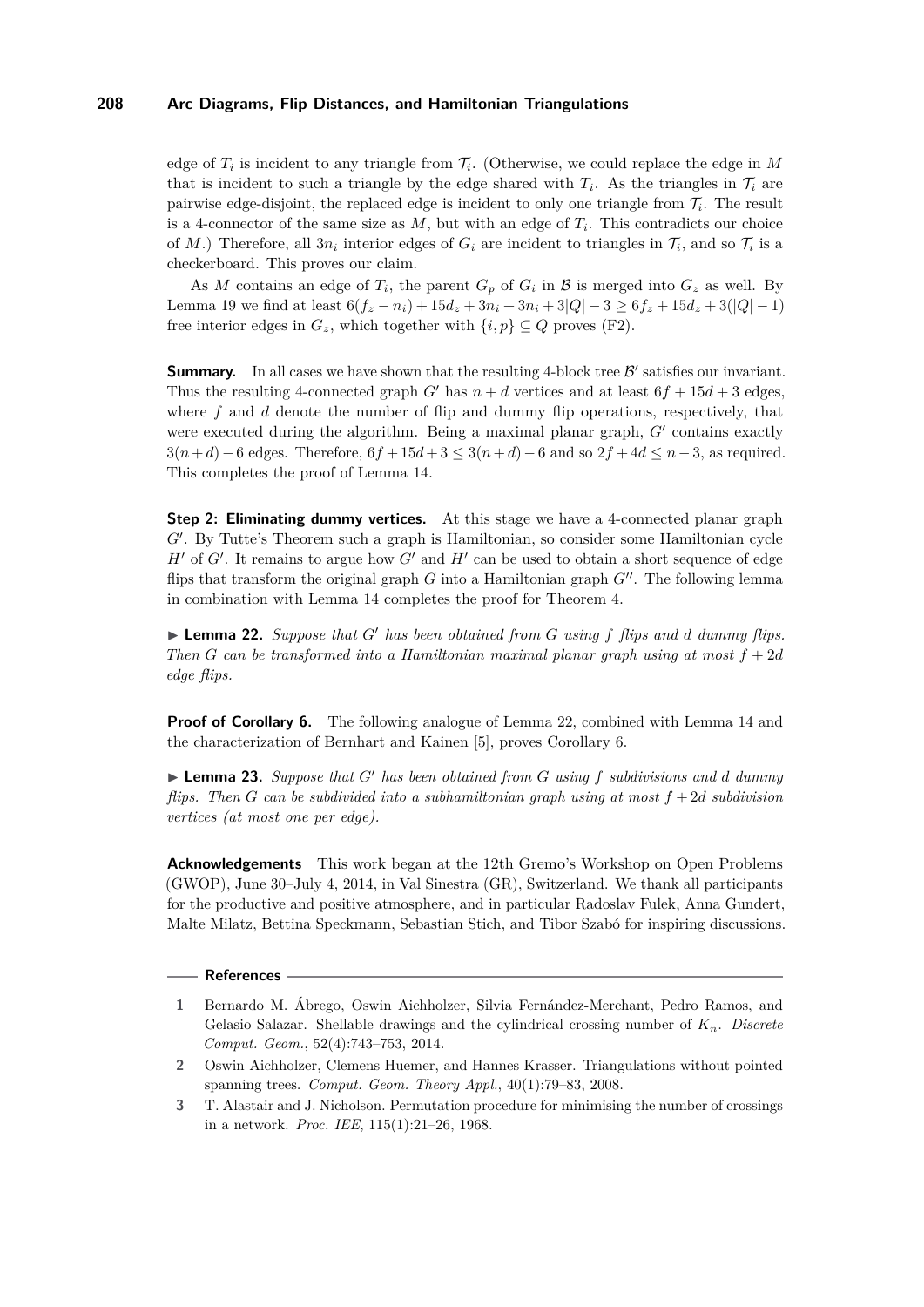- <span id="page-12-3"></span>**4** Patrizio Angelini, David Eppstein, Fabrizio Frati, Michael Kaufmann, Sylvain Lazard, Tamara Mchedlidze, Monique Teillaud, and Alexander Wolff. Universal point sets for drawing planar graphs with circular arcs. *Journal of Graph Algorithms and Applications*, 18(3):313–324, 2014.
- <span id="page-12-4"></span>**5** Frank Bernhart and Paul C. Kainen. The book thickness of a graph. *J. Combin. Theory*, Ser. B 27:320–331, 1979.
- <span id="page-12-2"></span>**6** J. Blažek and M. Koman. A minimal problem concerning complete plane graphs. In M. Fiedler, editor, *Theory of graphs and its applications*, pages 113–117. Czech. Acad. of Sci., 1964.
- <span id="page-12-19"></span>**7** John Adrian Bondy and U. S. R. Murty. *Graph Theory*, volume 244 of *Graduate texts in Mathematics*. Springer, Berlin, 2008.
- <span id="page-12-13"></span>**8** Prosenjit Bose, Jurek Czyzowicz, Zhicheng Gao, Pat Morin, and David R. Wood. Simultaneous diagonal flips in plane triangulations. *J. Graph Theory*, 54(4):307–330, 2007.
- <span id="page-12-9"></span>**9** Prosenjit Bose and Ferran Hurtado. Flips in planar graphs. *Comput. Geom. Theory Appl.*, 42(1):60–80, 2009.
- <span id="page-12-14"></span>**10** Prosenjit Bose, Dana Jansens, André van Renssen, Maria Saumell, and Sander Verdonschot. Making triangulations 4-connected using flips. *Comput. Geom. Theory Appl.*, 47(2):187– 197, 2014.
- <span id="page-12-10"></span>**11** Prosenjit Bose and Sander Verdonschot. A history of flips in combinatorial triangulations. In *Computational Geometry—XIV Spanish Meeting on Computational Geometry, EGC 2011*, volume 7579 of *LNCS*, pages 29–44. Springer, Berlin, 2012.
- <span id="page-12-17"></span>**12** Reinhard Diestel. *Graph Theory*, volume 173 of *Graduate Texts in Mathematics*. Springer, Berlin, 4 edition, 2010.
- <span id="page-12-7"></span>**13** David Eppstein. Universal point sets for planar graph drawings with circular arcs. Presentation at the 25th Canadian Conference on Computational Geometry, Waterloo, Canada, <http://www.ics.uci.edu/~eppstein/pubs/AngEppFra-CCCG-13-slides.pdf>, 2013.
- <span id="page-12-1"></span>**14** Emilio Di Giacomo, Walter Didimo, and Giuseppe Liotta. Spine and radial drawings. In Roberto Tamassia, editor, *Handbook of Graph Drawing and Visualization*, chapter 8, pages 247–284. CRC press, Boca Raton, FL, 2013.
- <span id="page-12-6"></span>**15** Emilio Di Giacomo, Walter Didimo, Giuseppe Liotta, and Stephen K. Wismath. Curveconstrained drawings of planar graphs. *Comput. Geom. Theory Appl.*, 30(1):1–23, 2005.
- <span id="page-12-15"></span>**16** Branko Grünbaum. *Convex Polytopes*, volume 221 of *Graduate texts in Mathematics*. Springer, Berlin, 2003.
- <span id="page-12-21"></span>**17** Jochen Harant, Mirko Horňák, and Zdislaw Skupień. Separating 3-cycles in plane triangulations. *Discrete Math.*, 239(1):127–136, 2001.
- <span id="page-12-18"></span>**18** Goos Kant. A more compact visibility representation. *Int. J. Comput. Geometry Appl.*, 7(3):197–210, 1997.
- <span id="page-12-8"></span>**19** Michael Kaufmann and Roland Wiese. Embedding vertices at points: Few bends suffice for planar graphs. *J. Graph Algorithms Appl.*, 6(1):115–129, 2002.
- <span id="page-12-20"></span>**20** Hideo Komuro. The diagonal flips of triangulations on the sphere. *Yokohama Math. J.*, 44:115–122, 1997.
- <span id="page-12-16"></span>**21** Ryuichi Mori, Atsuhiro Nakamoto, and Katsuhiro Ota. Diagonal flips in Hamiltonian triangulations on the sphere. *Graphs Combin.*, 19(3):413–418, 2003.
- <span id="page-12-5"></span>**22** János Pach and Rephael Wenger. Embedding planar graphs at fixed vertex locations. *Graphs Combin.*, 17:717–728, 2001.
- <span id="page-12-12"></span>**23** Lionel Pournin. The diameter of associahedra. *Adv. Math.*, 259:13–42, 2014.
- <span id="page-12-0"></span>**24** Thomas L. Saaty. The minimum number of intersections in complete graphs. *Proceedings of the National Academy of Sciences of the United States of America*, 52:688–690, 1964.
- <span id="page-12-11"></span>**25** Daniel D. Sleator, Robert E. Tarjan, and William P. Thurston. Rotation distance, triangulations, and hyperbolic geometry. *J. Amer. Math. Soc.*, 1:647–682, 1988.